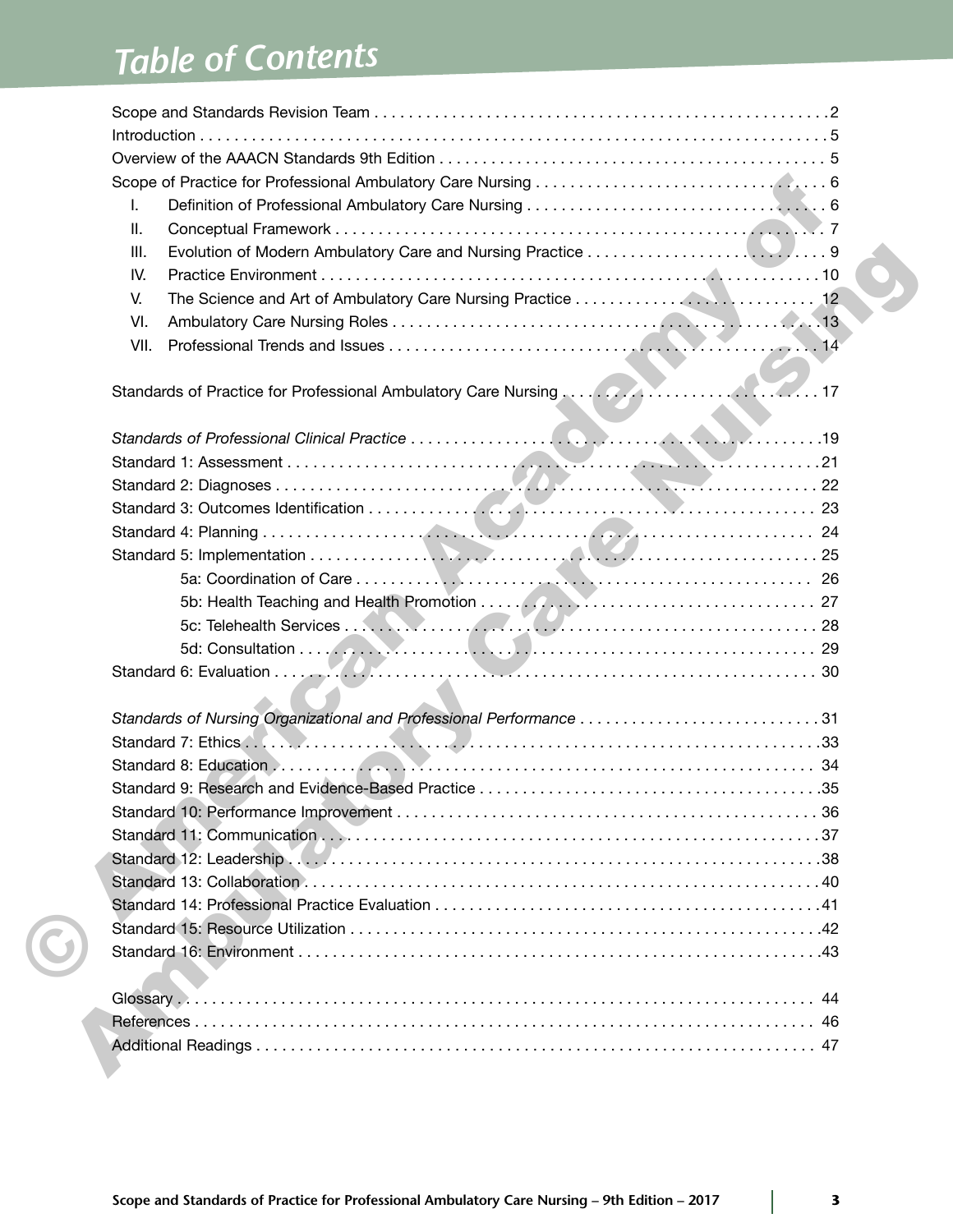# *Introduction*

**The American Academy of Ambulatory Care<br>
Nursing (AAACN) is the specialty nursing organ**ization for nurses practicing in ambulatory care settings. AAACN is responsible for establishing and maintaining the standards for ambulatory care professional nursing practice. Ambulatory care is defined as outpatient care in which individuals stay less than 24 hours in the health care environment and are then discharged to their residential situation following the care episode.

This publication is an updated scope of practice statement and 16 revised standards for the clinical and administrative professional practice of ambulatory care registered nurses (RNs). The standards promote effective clinical and administrative management of increasingly complex ambulatory care RN roles and responsibilities in a changing health care environment.

This publication maybe used to:

- 1. Provide guidance to outpatient care systems for the development of structure and processes in the delivery of ambulatory care nursing (e.g., policies, procedures, role descriptions, and competencies).
- 2. Guide the delivery of quality nursing care for patients, populations, and communities.
- 3. Facilitate the development of professional nursing knowledge in ambulatory care.
- 4. Facilitate the evaluation of professional nursing performance as evidenced in performance appraisals, peer reviews, and reflective practice.
- 5. Stimulate participation in research and evidence-based practice.
- 6. Guide performance improvement initiatives in clinical and organizational environments.
- 7. Guide ethical practice and patient advocacy.
- 8. Serve as a tool to advance ambulatory care professional nursing practice, patient health states, and the performance outcomes of ambulatory care health care institutions.

The scope of practice statement addresses the definition and unique characteristics of ambulatory care nursing, the conceptual framework, its history over the past 30 years, the diverse types of ambulatory care settings, the roles of ambulatory care RNs, the trends and issues in ambulatory care and future directions. The standards specify the competencies needed for professional clinical and administrative practice. Together, the scope and the standards provide a structure for cataloguing and unifying the distinct nurse-patient interactions and organizational activities that occur in diverse ambulatory care environments. and the decision of the interactional and the method and the method and the method and the method and the method and the method and the method and the method and the method and the method is a method and the method intera

#### **Overview of the AAACN Standards 9th Edition**

In 1987, AAACN published the first edition of the standards. That document contained the landmark standards for professional ambulatory care nursing and administration. It outlined, for the first time, a definition, philosophy, and standards reflecting the unique ambulatory care nursing environment.

Ambulatory care nursing is dynamic – changing and expanding to meet the health care needs of the populations served, along with the demands of institutions delivering care. Inspired by the visions, values, and traditions of the past, these standards reflect current professional norms, practices, and expectations. The standards recognize the evolving landscape of professional practice by regular review with needed revisions since 1987, ensuring usefulness, relevancy, accuracy, and measurable outcomes. The standards are now in their 9th edition. maintaining the standards for a material controllatory, care is noted and ambulatory care is not distinguished and ambulatory care is not distinguished and ambulatory care is not distinguished and and actual controllatory

This set of revisions represents the work of the Scope and Standards of Practice for Professional Nurses Task Force members who conducted a broad scope of activities from September 2015 to December 2016. The task force members searched a broad base of literature for knowledge and evidence and consulted with nurses practicing in diverse organizational settings. Recognized ambulatory care nurse leaders provided additional input through reviews and comments.

The 9th edition of the *Scope & Standards of Practice for Professional Ambulatory Care Nursing* contains some significant revisions from previous versions.

In addition to the revised scope of practice, this publication contains 16 standards. The first six address the phases of the nursing process; the last ten standards address professional performance. The depth and breadth to which ambulatory care RNs engage in the total scope of professional ambulatory care nursing practice is dependent upon their education, experience, role, practice setting, and the populations served (American Nurses Association [ANA], 2015).

Each standard contains three sections:

- 1. A statement of the standard addressed.
- 2. Measurement criteria that may be used for demonstrating competency for meeting the standard.
- 3. Additional standard statements and measurement criteria for nurse executives, administrators, and managers.

These changes offer clarification and specificity for the distinct domains of clinical and administrative nursing practice in ambulatory care settings.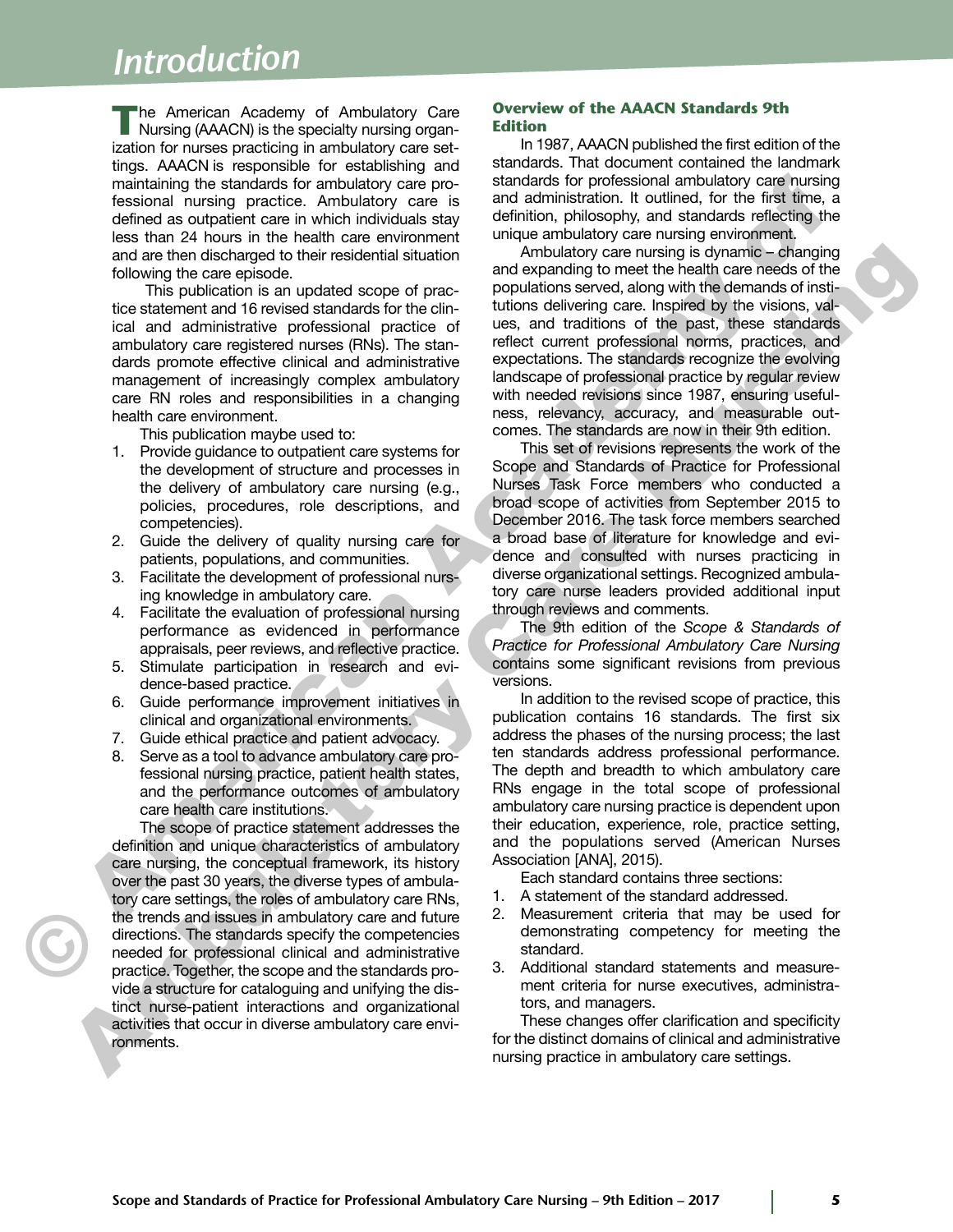# **Scope of Practice for Professional Ambulatory Care Nursing**

The scope of practice statement describes the<br>"who," "what," "where," "when," "why," and<br>"key" of professional probabilities can uniquene "how" of professional ambulatory care nursing practice. It offers a picture of the dynamism and complexity of nursing in outpatient settings and its evolving boundaries (ANA, 2015). The scope of practice initially defines the ambulatory care nursing specialty, its defining characteristics, and presents its conceptual framework. This document also reviews the history of ambulatory care nursing, the events that changed its nature over time, the existing challenges, and the future possibilities.

#### **I. Definition of Professional Ambulatory Care Nursing**

Professional ambulatory care nursing is a complex, multifaceted specialty that encompasses independent and collaborative practice. The comprehensive practice of ambulatory care nursing is one built upon a broad knowledge base of nursing and health sciences, and applies clinical expertise rooted in the nursing process. RNs use evidence-based information across a variety of outpatient health care settings to achieve and ensure patient safety and quality of care while improving patient outcomes (AAACN, 2011).

Ambulatory care includes those clinical, organizational, and professional activities engaged in by RNs with and for individuals, groups, and populations who seek assistance with improving health and/or seek care for health-related problems. RNs promote optimal wellness, participate in the management of acute illness, assist the patient to manage the effects of chronic disease and disability, and provide support in end-of-life care. The ambulatory care RN is accountable for the provision of nursing care in accordance with relevant federal requirements, state laws and nurse practice acts, regulatory standards, the standards of professional ambulatory care nursing practice, other relevant professional standards, and organizational policies (AAACN, 2011). The scope of practice statement describes the 3. Ambuladory care nursing occurs across the control of one in a winey of statement of control of the statement of control of the statement of the statement of the statement too. To the non-total and continue and continue and continue and continue and continue and continue and continue and continue and continue and continue and continue and continue and continue and continue and continue and c

#### **Defining Characteristics**

The following attributes (AAACN, 2011, pp. 6-7) are distinctive to professional RN practice in ambulatory care settings:

- Ambulatory nursing care requires critical reasoning and astute clinical judgment to expedite appropriate care and treatment, especially given the patient may present with complex problems or potentially life-threatening conditions.
- 2. Ambulatory care RNs provide quality care across the life span to individuals, families, caregivers, groups, populations, and communities.
- Ambulatory care nursing occurs across the continuum of care in a variety of settings, which include but are not limited to:
	- Hospital-based outpatient clinics/centers.
	- Solo or group medical practices.
	- Ambulatory surgery and diagnostic procedure centers.
	- Telehealth service environments.
	- University and community hospital clinics.
	- Military and Veterans Administration settings.
	- Nurse-managed clinics.
	- Managed care organizations.
	- Colleges and educational institutions.
	- Freestanding community facilities.
	- Care coordination organizations.
	- Patients' homes.
- 4. Ambulatory care RNs interact with patients during face-to-face encounters or through a variety of telecommunication strategies, often establishing long-term relationships.
- 5. Telehealth nursing is an integral component of professional ambulatory care nursing that utilizes a variety of telecommunications technologies during encounters to assess, triage, provide nursing consultation, and perform follow up and care coordination.
- 6. Ambulatory care RNs practicing in telehealth environments adhere to the AAACN *Scope and Standards of Practice for Professional Telehealth Nursing* (AAACN, in press).
- 7. During each encounter, the ambulatory care RN focuses on patient safety and the quality of nursing care by applying appropriate nursing interventions, such as identifying and clarifying patient needs, performing procedures, conducting health education, promoting patient advocacy, coordinating nursing and other health services, assisting the patient to navigate the health care system, and evaluating patient outcomes.
- 8. Nurse-patient encounters in clinical settings can occur once or as a series of occurrences, are usually less than 24 hours in length at any one time, and occur in single or group settings.
- 9. Ambulatory care RNs, acting as partners, advocates, and advisors, assist and support patients/families in the optimal management of their health care, respecting their culture and values, individual needs, health goals, and treatment preferences.
- 10. Ambulatory care RNs facilitate continuity of care using the nursing process, interprofessional collaboration, and coordination of and access to appropriate health care services and community resources across the care continuum.
- 11. Ambulatory care RNs are knowledgeable about and provide leadership in the clinical and managerial operations of the organization.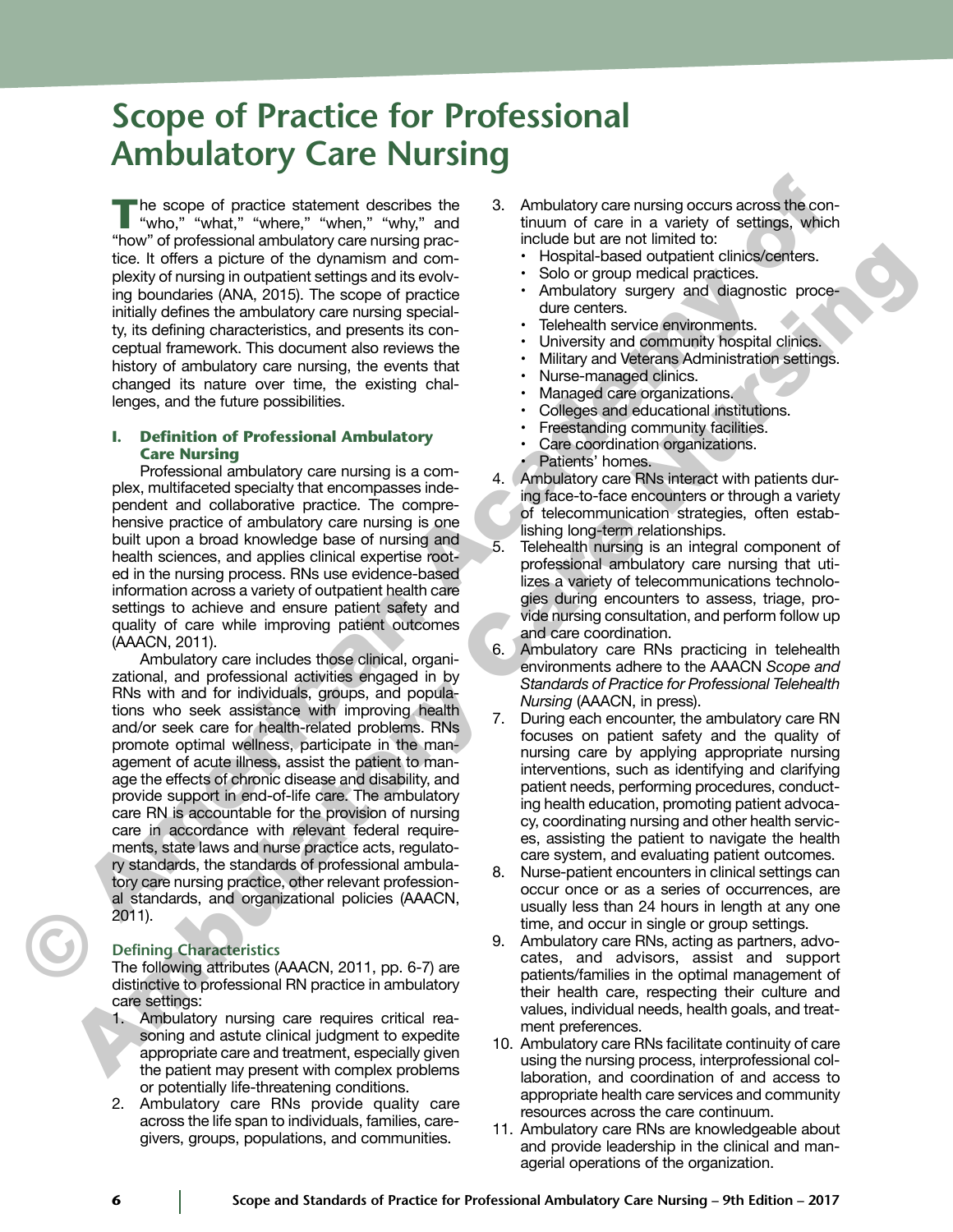- 12. Ambulatory care RNs design, administer, and evaluate nursing services within the organization in accord with relevant federal requirements, state laws and nurse practice acts, regulatory standards, and institutional policies and procedures.
- 13. Ambulatory care RNs provide operational accountability for and coordination of nursing services, including the appropriate skill mix and delegation of roles and responsibilities for licensed and unlicensed nursing personnel.
- 14. Ambulatory care RNs apply the provisions of the ANA Code of Ethics for Nurses to their own professional practice.
- 15. Ambulatory care RNs pursue lifelong learning, which updates and expands their clinical, organizational, and professional knowledge, skills, and abilities in professional practice.
- 16. Ambulatory care RNs functioning in care coordination and transition management roles and settings adhere to the AAACN *Scope and Standards of Practice for RNs in Care Coordination and Transition Management* (AAACN, 2016).

#### **Objectives of Ambulatory Care Nursing**

The major objectives of ambulatory care nursing align with other types of nursing to:

- Protect and promote health.
- Minimize suffering.
- Maximize health literacy and education.
- Prevent illness and injury.
- Apply nursing interventions to human responses in health, illness, disease, disability, and end-oflife circumstances.
- Actively advocate for optimal coordinated health care of individuals, families, communities, and populations aimed at improving the whole person's well-being.

Interactions between patients and ambulatory care nurses to achieve patient goals occur in the context of caring, compassion, and sensitivity to the patient's cultural, ethnic, and age-related needs.

Professional ambulatory care RNs use the nursing process in a variety of settings and roles. The RN performs an assessment of a population, individual, or caregiver's problems and concerns. The ambulatory care RN analyzes and integrates subjective and objective data, decides on a plan of nursing action, applies the appropriate nursing intervention, and evaluates the outcomes.

#### **II. Conceptual Framework**

The conceptual framework for ambulatory care nursing identifies three major concepts and the links between and among them: patient, environment, and nurse.

#### **Patient**

Inherent within the concept of patient is each individual is unique; functions holistically as a biological, psychosocial, and spiritual being; and is the center of patient-nurse interactions. Patients in the ambulatory care setting refer to individuals, families, caregivers/support systems, groups, and populations that approach the health system in a variety of circumstances or health states. Patient health states are categorized as wellness or health, acute illness, chronic disease and/or disability, and end of life.

Generally, the patient initiates contact with the ambulatory care system to meet his or her wellness concerns and health needs. In many cases, if the patient has a chronic disease/disability or is in an end-of-life phase, the nurse intermittently reaches out and contacts the patient to determine his or her status and needs. Patients are always the central focus and maintain control of the encounter and treatment with the nurse in a consultative role. using red mediation and restriction and records and records and red mediations of the strengthendom of red mediation and red mediation and red mediation and red mediation and red mediation and red mediation and red mediat

#### **Environment**

Environment as a concept helps define ambulatory care nursing practice, setting it apart from other nursing specialties. In addition to unique nursepatient relationships and interactions, ambulatory care nurses also must address organizational, social, economic, legal, and political factors within the health care system and in the external health care environment. The ambulatory care environment has two major dimensions.

**Internal care delivery environment.** The ambulatory nursing care delivery environment is dynamic and diverse – a broad scope of practice in multifaceted settings where patients seek health care treatment and where the professional RN functions. Regardless of the setting, ambulatory encounters are always less than 24 hours*.* The internal environment also includes vitual encounters using telehealth technologies to provide care across distances. saying in control of a constraint and antibidation control of a constraint of method of the same of the same of the same of the same of the same of the same of the same of the same of the same of the same of the same of th

**External health care environment.** The external environment refers both to the physical location of each health care practice setting as well as to health care contextual factors and health resource agencies across the greater environment that affect ambulatory care practice in unique ways.

The external geographical locale, available health care resources, and contextual factors that affect an individual ambulatory health care setting often influence that setting's mission, patient population, and practices. These external contextual factors include, but are not necessarily limited to:

- 1. The patient's living environment.
- 2. The surrounding community population's specific needs, perceptions, and resources.
- 3. The health resources available across the community's health care continuum to include virtual plateforms.
- 4. Health policy, governmental laws, professional practice regulations, and accrediting agencies.
- 5. Health care financing systems.
- 6. Advances in science and technology (scientific knowledge, diagnostic, treatment, and telehealth technologies).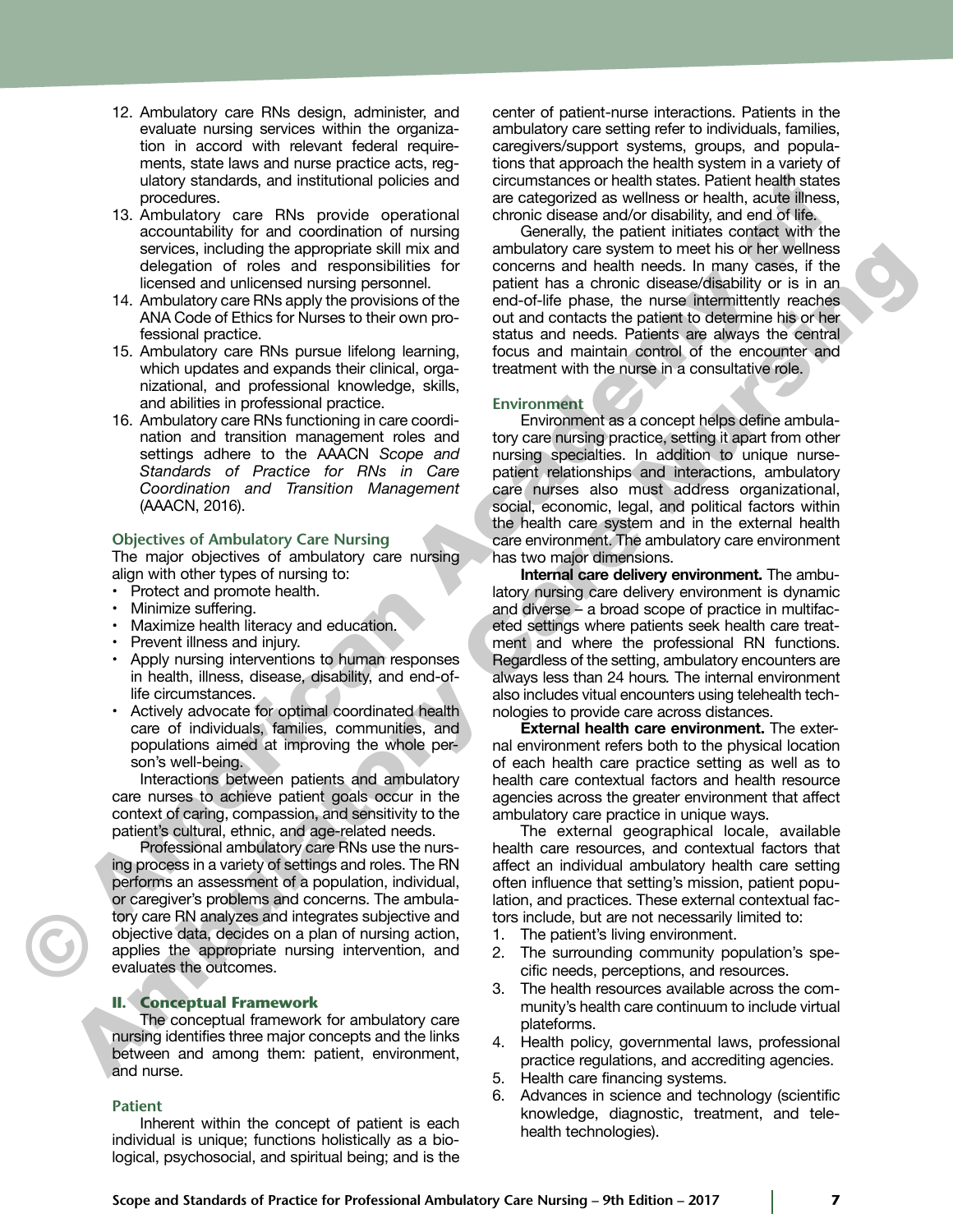# **Standards of Practice for Professional Ambulatory Care Nursing**

AAACN, as the specialty nursing organization for RNs practicing in ambulatory care, is responsible for establishing and publishing the standards for ambulatory care RN practice. These standards are authoritative statements that describe the responsibilities for which ambulatory care RNs are accountable. In this edition, the standards occur in two domains: *Clinical Practice* and *Professional Performance*. AACN, us the specialty ruraing organization<br>
for RS practicity and publishing and publishing and publishing and publishing and publishing and publishing the standards for RS practice based for RS profits and the standards

#### **Standards of Professional Clinical Practice**

The six Clinical Practice Standards address the science and art of RN clinical practice in ambulatory care – the *nursing process*. The nursing process is a rational, systematic method of planning and providing nursing care. Ida J. Orlando developed the process in the late 1950s, as she observed RNs as they practiced. ambulatory care for practices. These standards are equilibrium to the proposition of the proposition of the standard standard in the care of the standard in the care of the standard in the care of the standard in the care

The profession has refined the process over the intervening decades and now has six steps, applicable to both individuals and populations that are the basis of the standards of clinical practice in nursing (ANA, 2010, 2015):

- **Assessment:** Professional RN's systematic, dynamic collection and analysis of the patient and/or the population with the presenting concern, using physiological, psycho-socio-cultural, spiritual, economic, and lifestyle data as well as the patient's response to the problem.
- **Nursing Diagnosis:** Professional RN statement that represents the RN's clinical judgment about the patient's response to actual or potential health conditions or needs.
- **Identification of Expected Outcomes/Goals:** Professional RN identifies and specifies the expected outcomes of an individualized plan of therapies and/or treatment(s) using input from the patient/family, other health professionals, and current scientific evidence.
- **Planning:** Professional RN outlines a set of written statements that identify specific needed services and interventions with measurable and achievable short and long-term goals that meet expected outcomes.
- **Implementation: Professional RN provides nurs**ing care services to meet the patient's needs and goals and documents all activities. Implementation involves a variety of roles:
	- Coordination of Care
	- Health Teaching and Health Promotion
	- Telehealth Services
	- Consultation
- **Evaluation:** Professional RN's continual appraisal of the patient's status and the effectiveness of the care received, revising the care plan and interventions as appropriate.

#### **Standards of Nursing Organizational and Professional Performance**

The ten Professional Performance Standards for ambulatory care RNs identify a competent level of behavior in the organizational and professional dimensions of each ambulatory care RN's specific role. These behaviors include activities related to:

#### **· Ethics**

- **· Education**
- **· Research and Evidence-Based Practice**
- **· Performance Improvement**
- **· Communication**
- **· Leadership**
- **· Collaboration**
- **· Professional Practice Evaluation**
- **· Resource Utilization**
- **· Environment**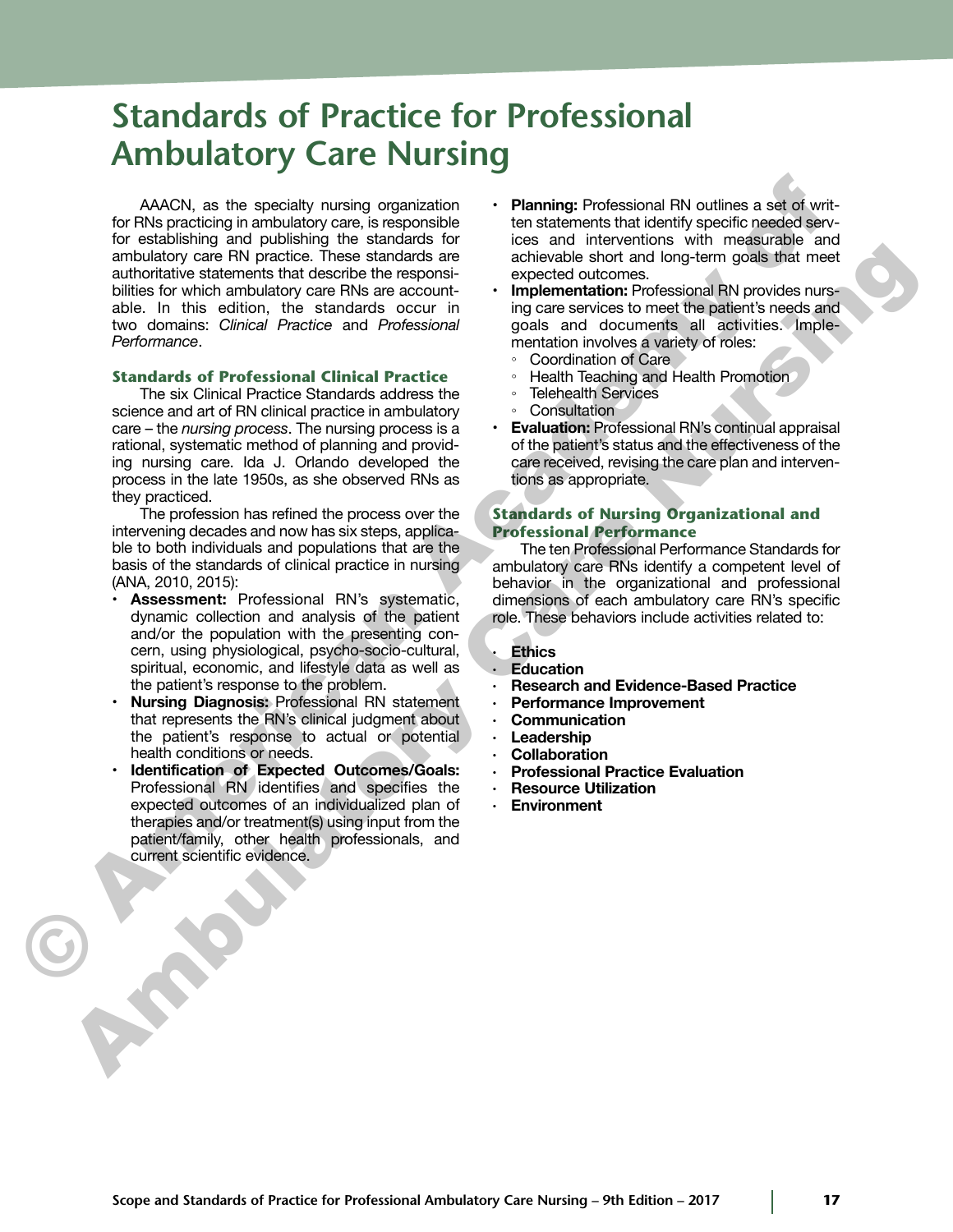# *Standards of Professional Clinical Practice*

*STANDARD 1*

# *Assessment*

## **Standard**

*The RN practicing in the ambulatory care setting systematically collects or supervises the collection of focused data relating to health needs and concerns of a patient, group, or population.*

## **Competencies**

*Ambulatory care RNs:*

- 1. Establish a therapeutic rapport with patient and caregivers as well as determine the patient's perception of his or her immediate needs and concerns.
- 2. Identify barriers to providing optimal care (e.g., language, culture, and behavioral health issues).
- 3. Collect or validate the collection of subjective and objective health data from multiple primary and secondary sources.
- 4. Use applicable evidence-based assessment techniques and instruments related to ambulatory care nursing in collecting pertinent patient or population data.
- 5. Prioritize data collection activities based on the patient's, group's, or population's immediate health need or the nurse's clinical expertise of anticipated patient needs.
- 6. Synthesize available data, information, and nursing knowledge relevant to the presenting health situation to identify patterns and variances as well as gaps in care.
- 7. Prioritize the data and information collected based on the patient's or population's condition and preferences, situation, and/or anticipated needs.
- 8. Document the information and data collected in a retrievable, understandable, and readable format.
- 9. Reassess the patient and situation as needed to address alterations in health status.

## **Additional Competencies for Nurse Executives, Administrators, and Managers**

*Ambulatory care nurse executives, administrators, and managers:*

- 1. Use evidence-based practice guidelines to determine and/or refine data collection and analysis processes.
- 2. Identify the essential elements of assessment and documentation for a given practice setting.
- 3. Establish training, education, and resources on evidence-based assessment techniques for all nursing staff. Standard<br>
The RN precicle of the embulatory care setting systematically collects or supervises the collection<br>
of cocave dots reduled to hostift needs and concerns of a patient, group, or population.<br>
Competencies<br>
Compet of focused data relating to health media and competens and a patient, group, or population.<br>
Competencies<br>
2. Untublish a threspoint emport with patient and caregivers as well as obtentine the patients perception<br>
2. Untub
	- 4. Ensure information systems are in place that support the input and retrieval of reliable patient data.
	- 5. Establish assessment expectations and monitor individual nursing staff performance.